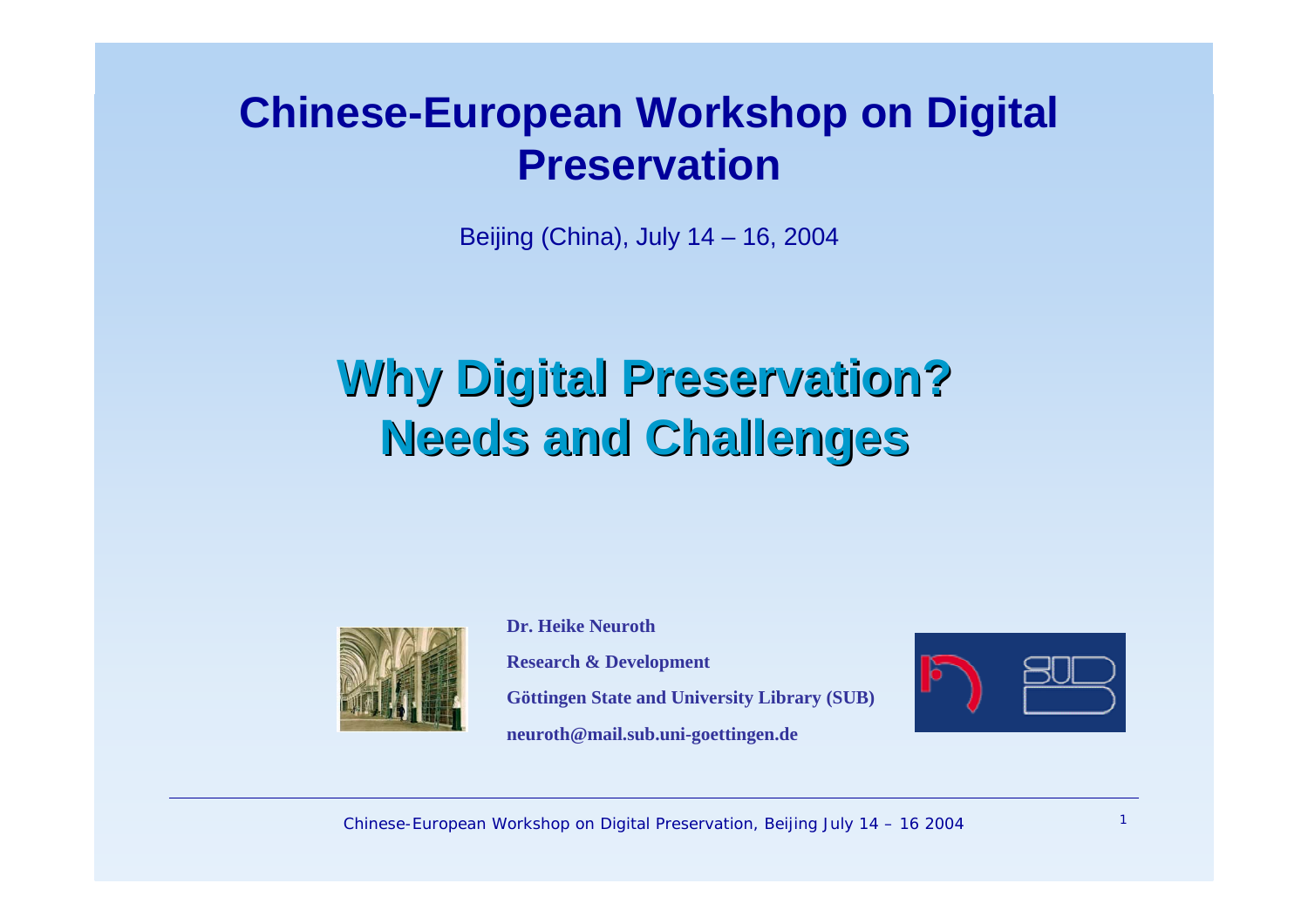

### **ToC**

- ¾ Long-term Preservation
	- •Relevance for (scientific) libraries
	- •Heterogeneity
- ¾Model (?)
- ¾ Presentations
- ¾ Outlook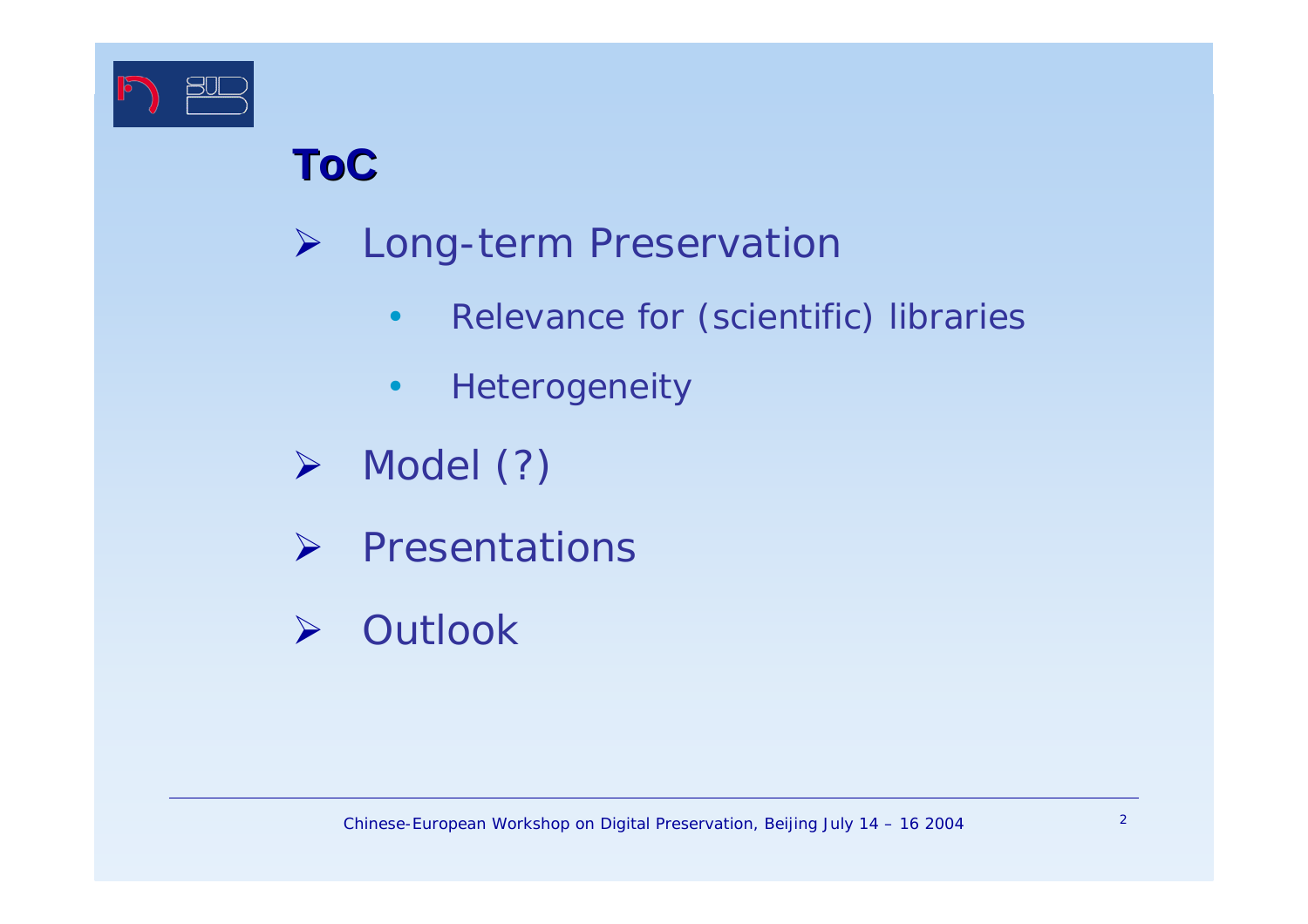

 $\blacktriangleright$ 

...

#### **Long-term Presevation**

- $\blacktriangleright$  New forms of production, publication and distribution of scientific information
- ¾ Rapid change of technology, different/various ways of preservation
- $\blacktriangleright$  Trusted repositories needed
	- •well defined criteria (policy etc.)
	- •certification? (e.g. DINI)
- ¾Guarantee of trusted long-term preservation
- ¾IPR, Digital Rights Management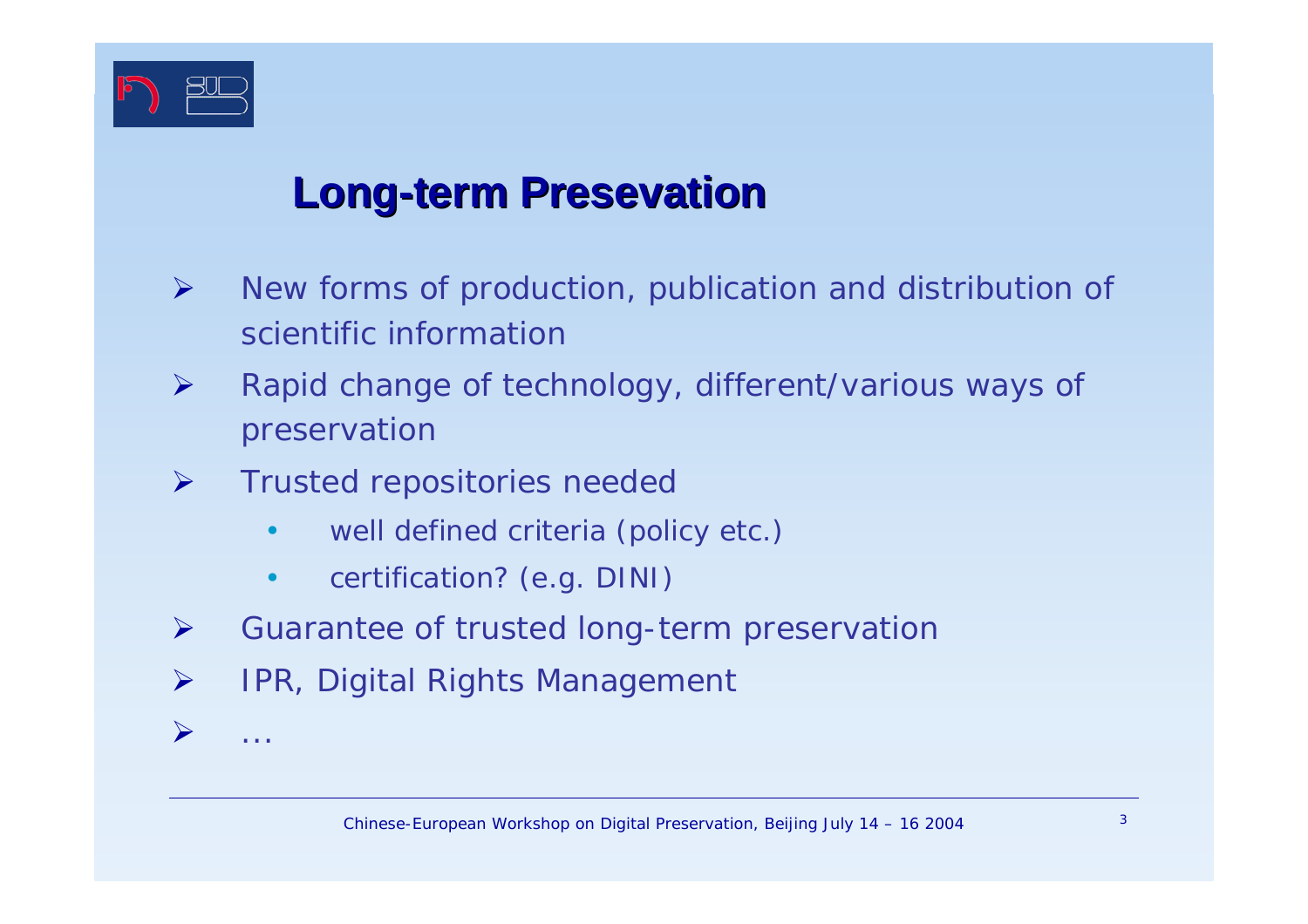

Digital Preservation consists of processes to ensure that digital resources remain **accessible**, **usable** and **understandable understandable** in the future.

 $\rightarrow$  To ensure that future software and hardware tools will generate an authentic and integral representation of the object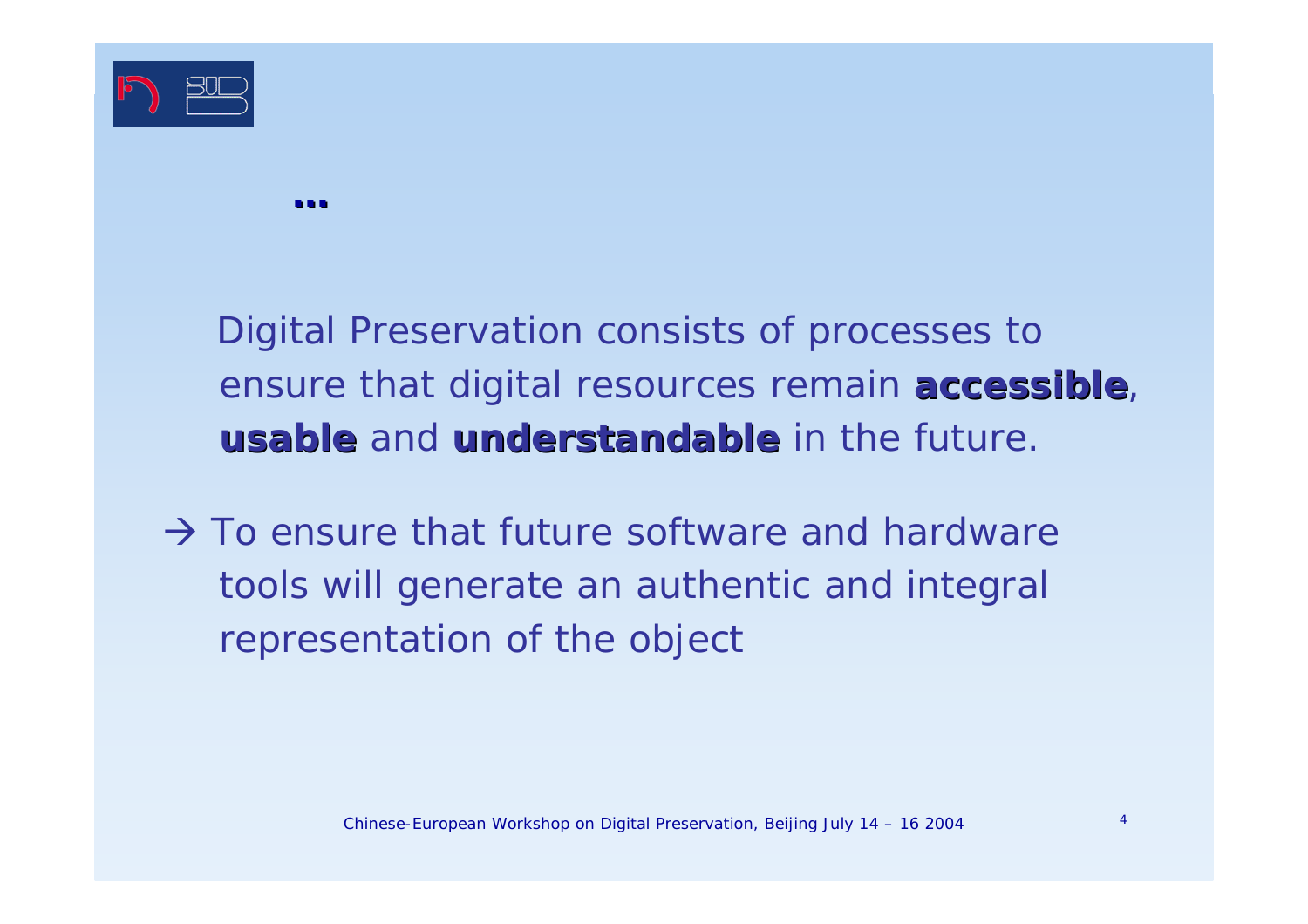

What is meant by **, long term**"?

→ Definition by Ute Schwens / Hans Liegmann:

- In terms of preserving digital resources, 'long-term' does not mean issuing a guarantee for five or fifty years, rather the **responsible development of strategies responsible development of strategies** which can cope with the constant changes brought about by the information market.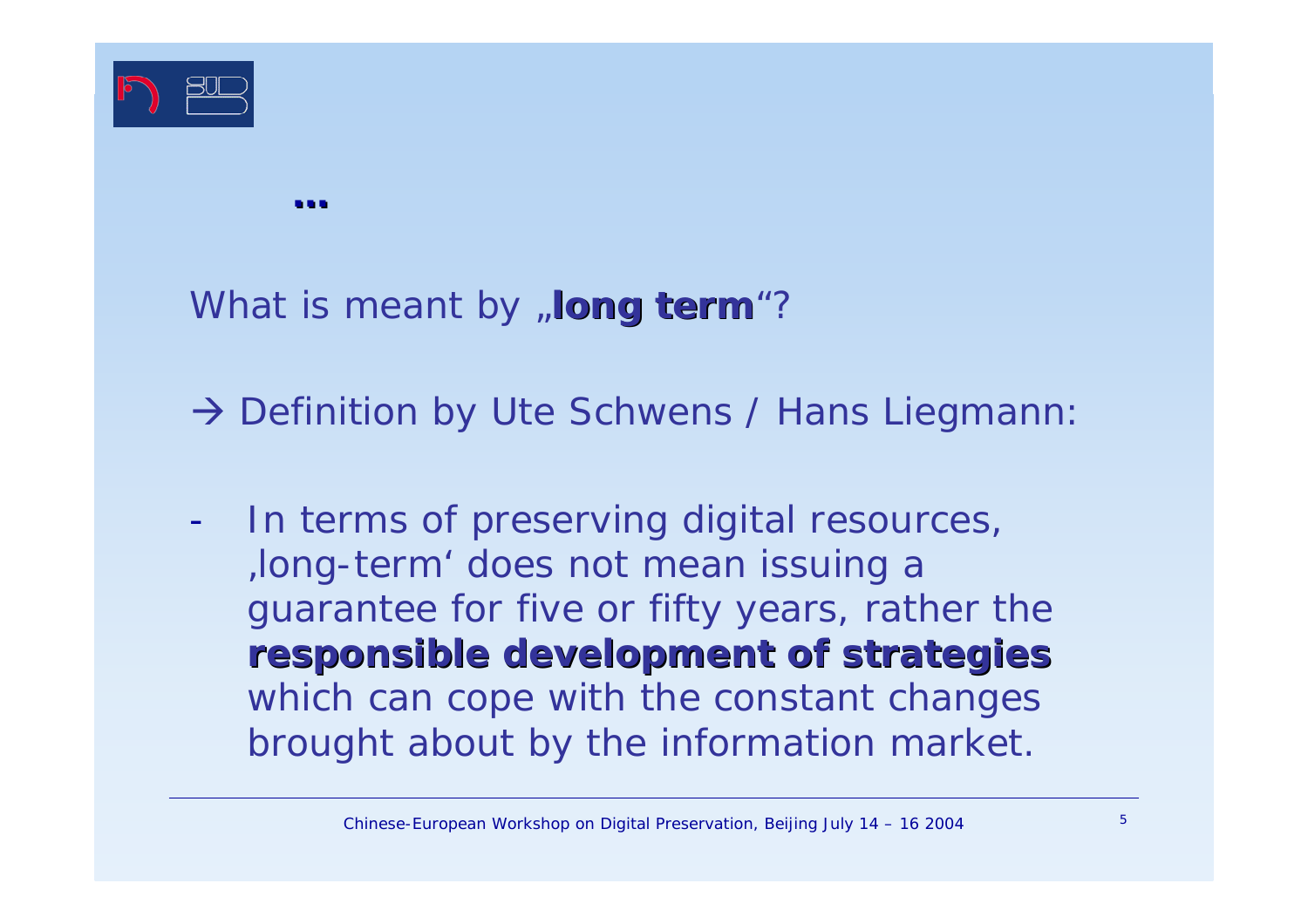

### **How much information information?**

- ¾ UC Berkeley's School of Information Management and Systems: How much Information?
	- •Analyse of year 2002 to estimate the yearly increase of new (digital and analog) information
		- physical/storage media: print, film, magnetic, optical
		- information flows: telephone, radio, TV, Internet

[October 2003]

http://www.sims.berkeley.edu/research/projects/how-much-info-2003/execsum.htm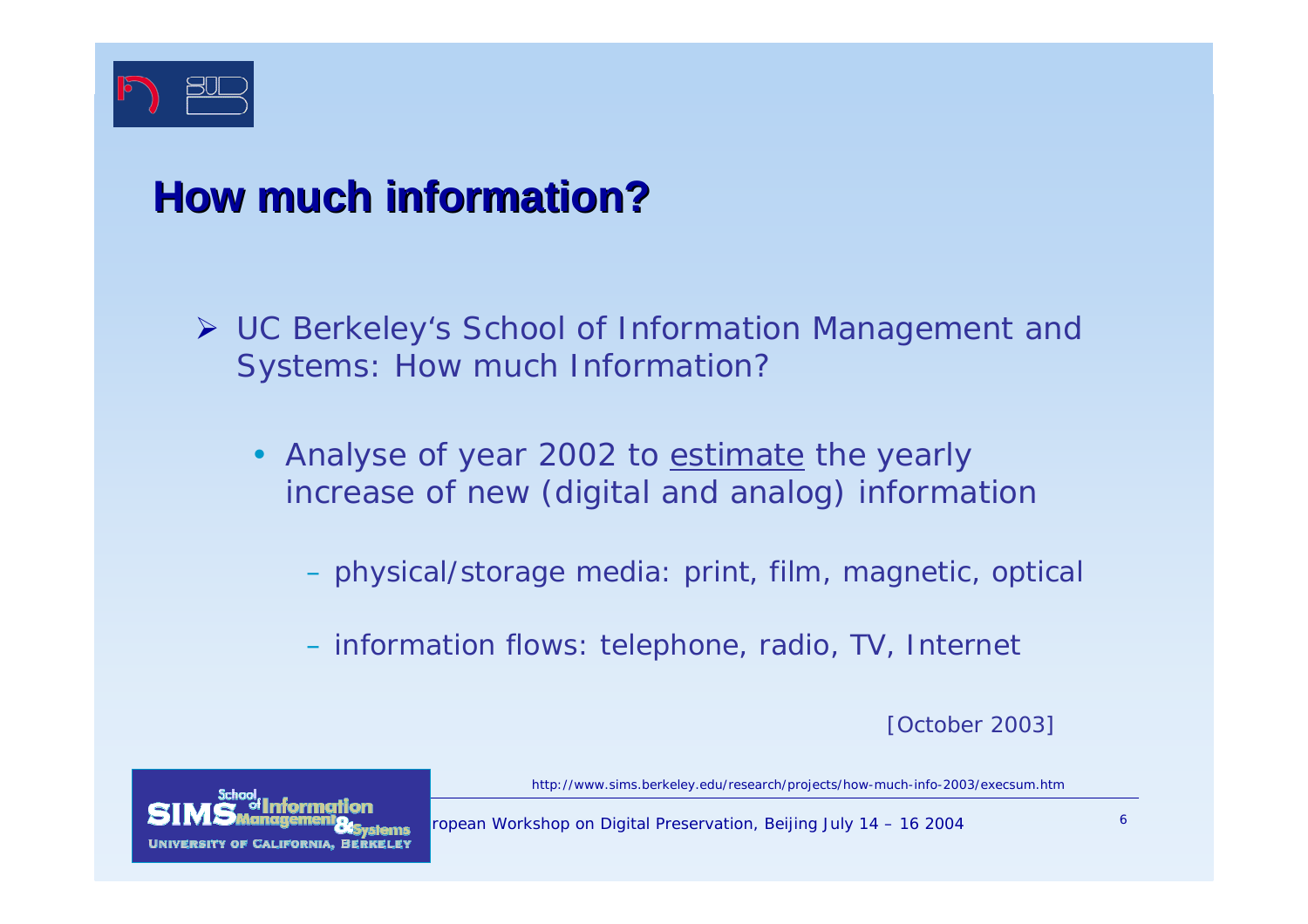

- • **5 exabytes** of new information in 2002 (<sup>=</sup> 0,5 Mio x Print-Collection of LoC)
	- storage media magnetic:

**80%** increase, of which **92 %** are stored on hard disc!

information flow – Internet, only surface (!!):

**170 terabytes** of information (= 17 x LoC)

**→ 30 %** Increase of digital information per year (so far)

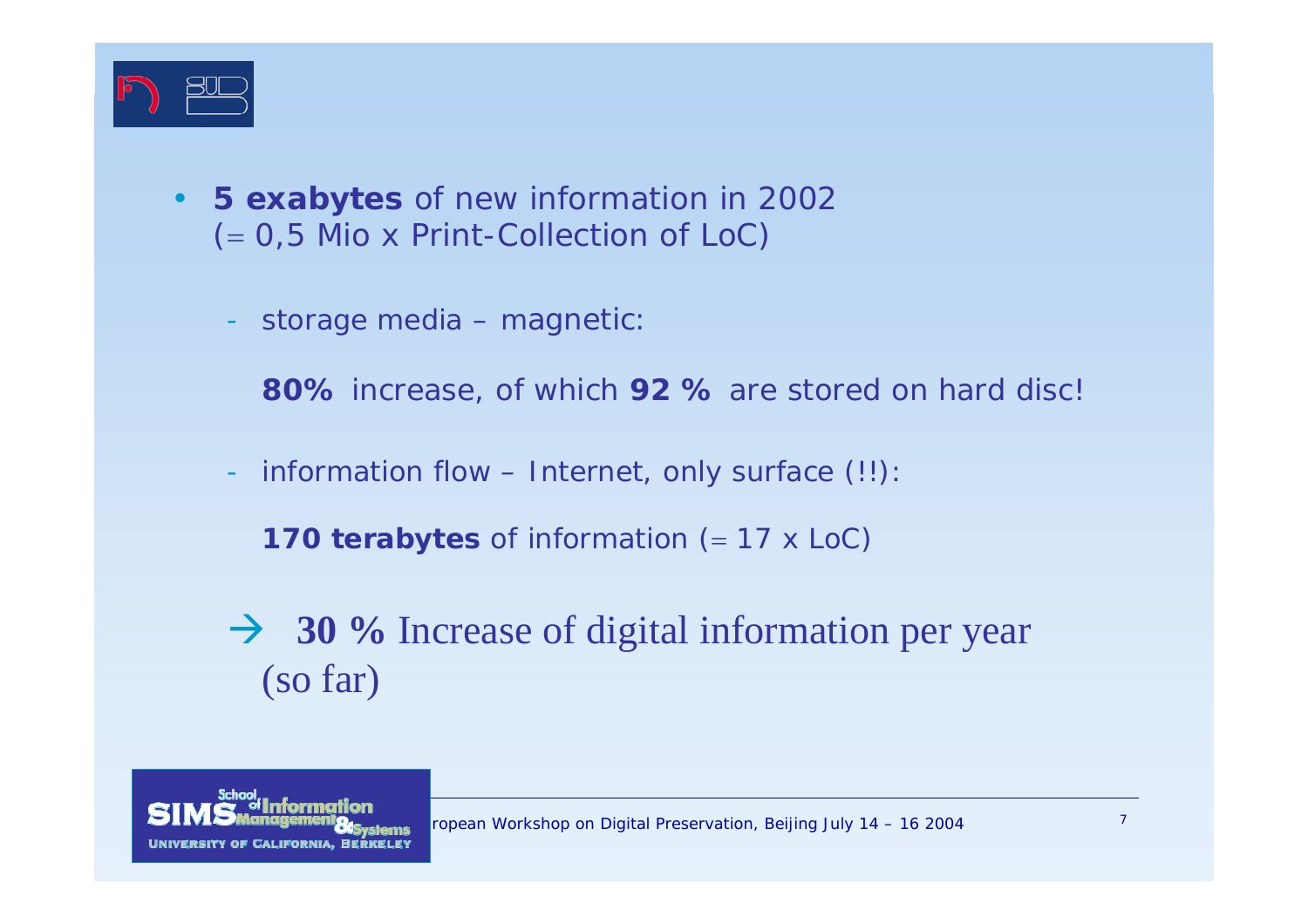Table 1.2: Worldwide production of original information, if stored digitally, in terabytes circa 2002. Upper estimates assume information is digitally scanned, lower estimates assume digital content has been compressed.

| <b>Storage Medium</b> | 2002<br>Terabytes<br>Upper<br><b>Estimate</b> | 2002<br>Terabytes<br>Lower<br><b>Estimate</b> | 1999-2000<br>Upper<br><b>Estimate</b> | 1999-2000<br>Lower<br><b>Estimate</b> | % Change<br>Upper<br><b>Estimates</b> |
|-----------------------|-----------------------------------------------|-----------------------------------------------|---------------------------------------|---------------------------------------|---------------------------------------|
| Paper                 | 1,634                                         | 327                                           | 1,200                                 | 240                                   | 36%                                   |
| Film                  | 420,254                                       | 76,69                                         | 431,690                               | 58,209                                | $-3%$                                 |
| Magnetic              | 4,999,230                                     | 3,416,230                                     | 2,779,760                             | 2,073,760                             | 80%                                   |
| <b>Optical</b>        | 103                                           | 51                                            | 81                                    | 29                                    | 28%                                   |
| TOTAL:                | 5,421,221                                     | 3,416,281                                     | 3,212,731                             | 2,132,238                             | 69%                                   |



Source: How much information 2003

| Table 1.14: World Distribution of Internet Users (in millions) |  |  |
|----------------------------------------------------------------|--|--|
| 6.31                                                           |  |  |
| 187.24                                                         |  |  |
| 190.91                                                         |  |  |
| 5.12                                                           |  |  |
| 182.67                                                         |  |  |
| 33.35                                                          |  |  |
|                                                                |  |  |

Source: Nielsen / NetRatings via CyberAtlas l Preservation, Beijing July 14 – 16 2004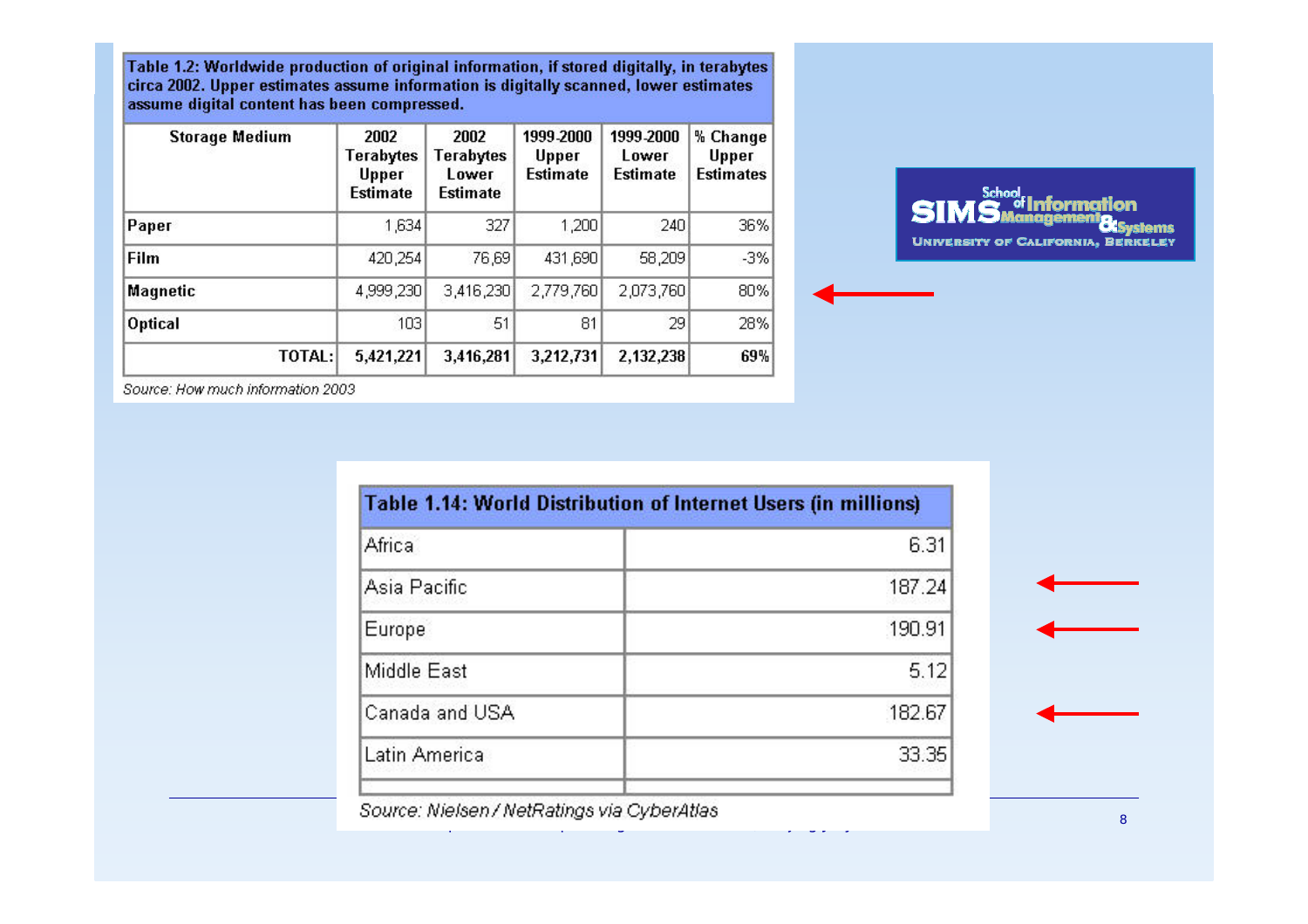| Table 1.13: The size of the Internet in terabytes.<br>Medium |                |  |  |  |
|--------------------------------------------------------------|----------------|--|--|--|
|                                                              | 2002 Terabytes |  |  |  |
| Surface Web                                                  | 167            |  |  |  |
| Deep Web                                                     | 91,850         |  |  |  |
| Email (originals)                                            | 440,606        |  |  |  |
| Instant messaging                                            | 274'           |  |  |  |
| <b>TOTAL</b>                                                 | 532,897        |  |  |  |

Source: How much information 2003

#### **10 TB = Print-Collection of LoC**

Chinese-European Workshop on Digital Preservation, Beijing July  $14 - 16$  2004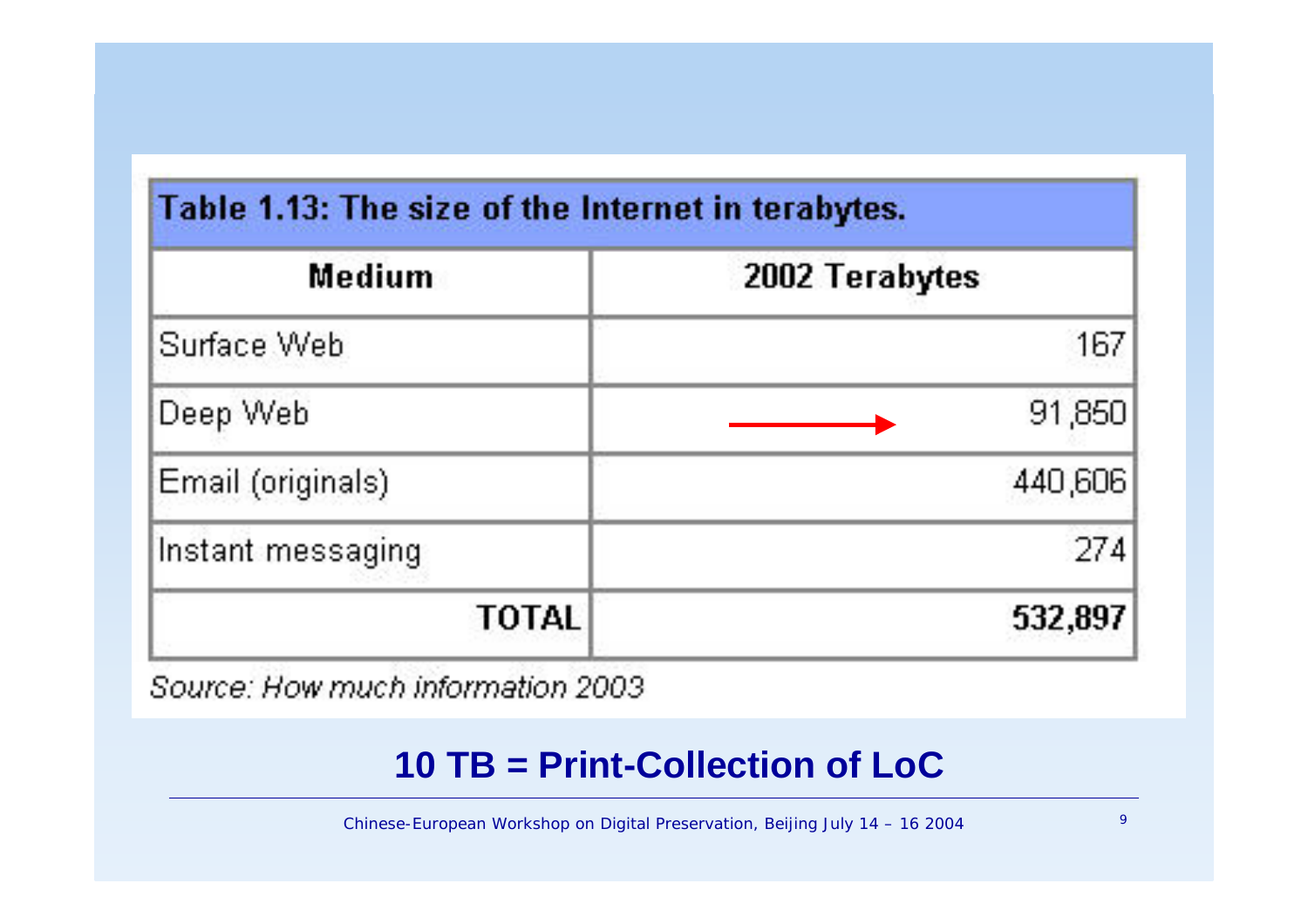

#### **Relevance Relevance**

- ¾ (Scientific) libraries have to provide long-term access to scientific resources
	- •regardless of the format
	- •regardless of the document type
	- •across all disciplines
- ¾ In Germany: DFG (German Research Foundation)
	- • SSG libraries have a mandate to provide access to subject-specific scientific objects and to preserve them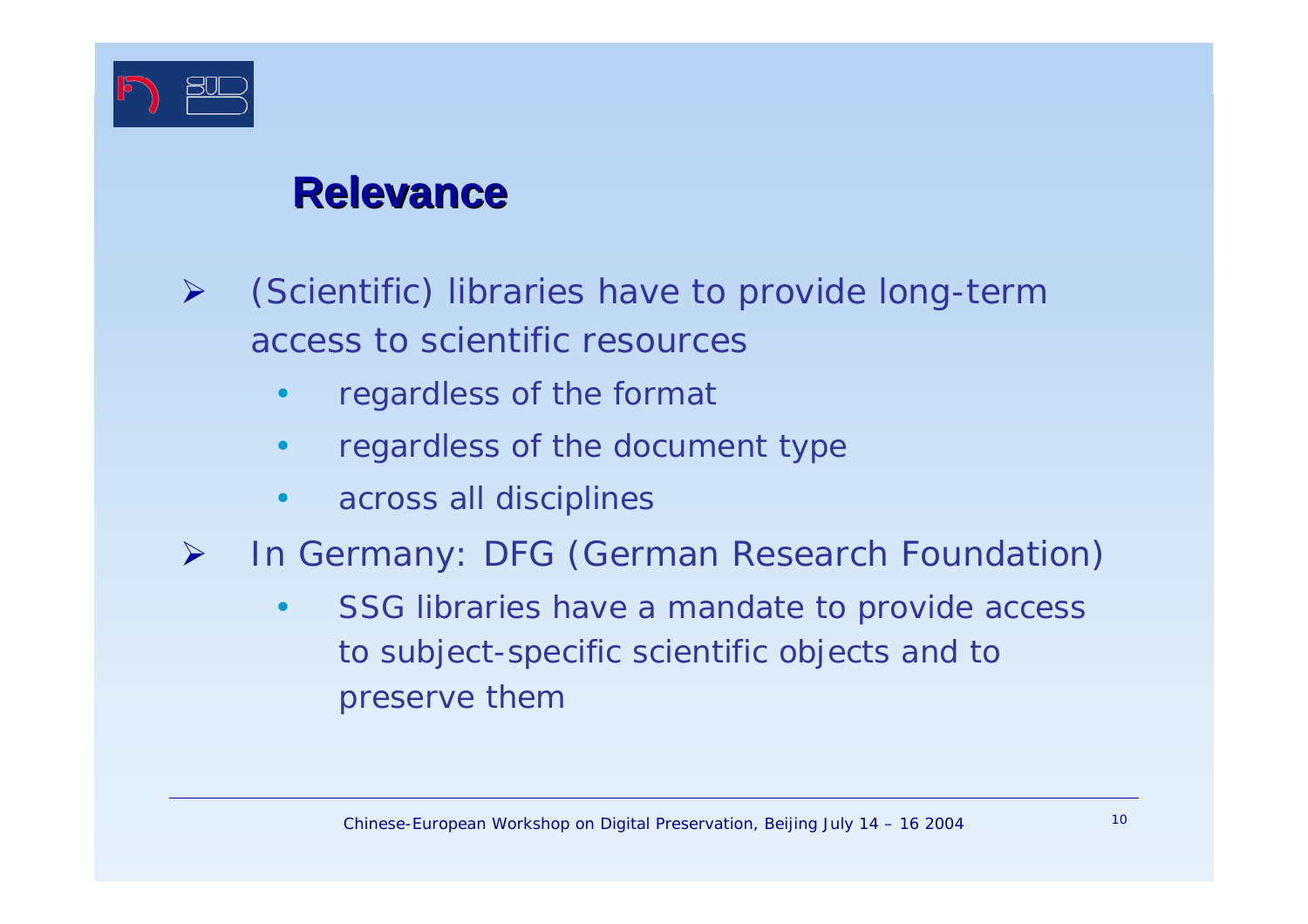

#### **Heterogeneity: Document-Types**

- ¾ Journals and monographs at SUB (ca. 1.5 Mio)
	- •retrodigitized material (e.g. Springer)
	- $\bullet$ genuin digital material
	- ¾different formats: PDF, TEX, TIFF, etc.
- $\blacktriangleright$ Web-Documents, Web-Server
- ¾Preprint-Server, Theses, e-Proceedings, etc.
- ¾Primary data
- ¾CD's

...

 $\blacktriangleright$ 

Chinese-European Workshop on Digital Preservation, Beijing July 14 – 16 2004 11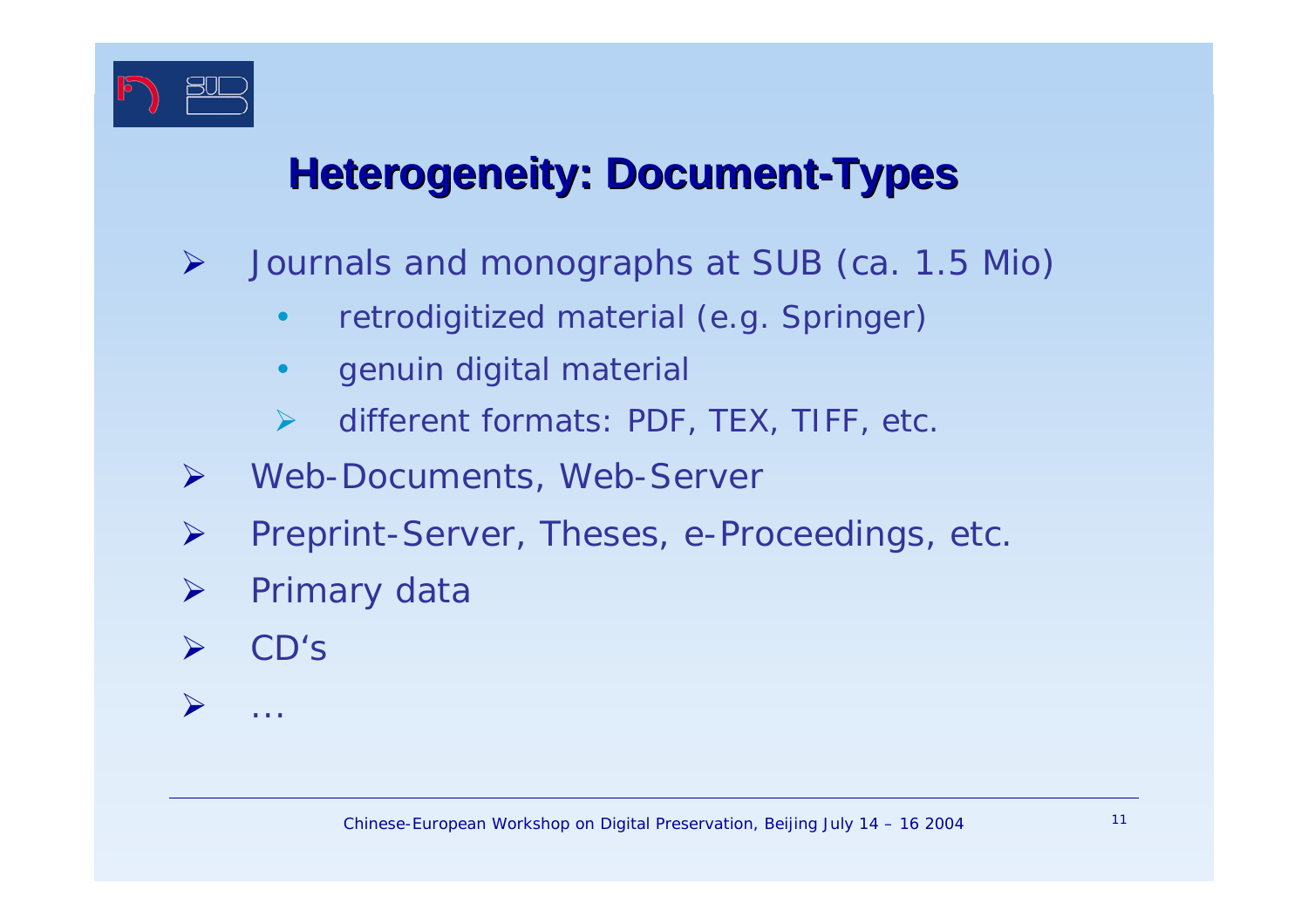

 $\blacktriangleright$ 

...

#### **Heterogeneity: Format-Types**

- ¾ Depends on subject, e.g.
	- •Mathematics (TEX, PS, ...)
	- •Geography (GIS)
	- •...
- ¾ Multimedia, e.g.
	- •Animated WWW pages
	- •Interactive objects in e-Learning
- ¾Different versions in e.g. PDF, TEX, ...

#### ¾ $\triangleright$  Presentation Format + Preservation Format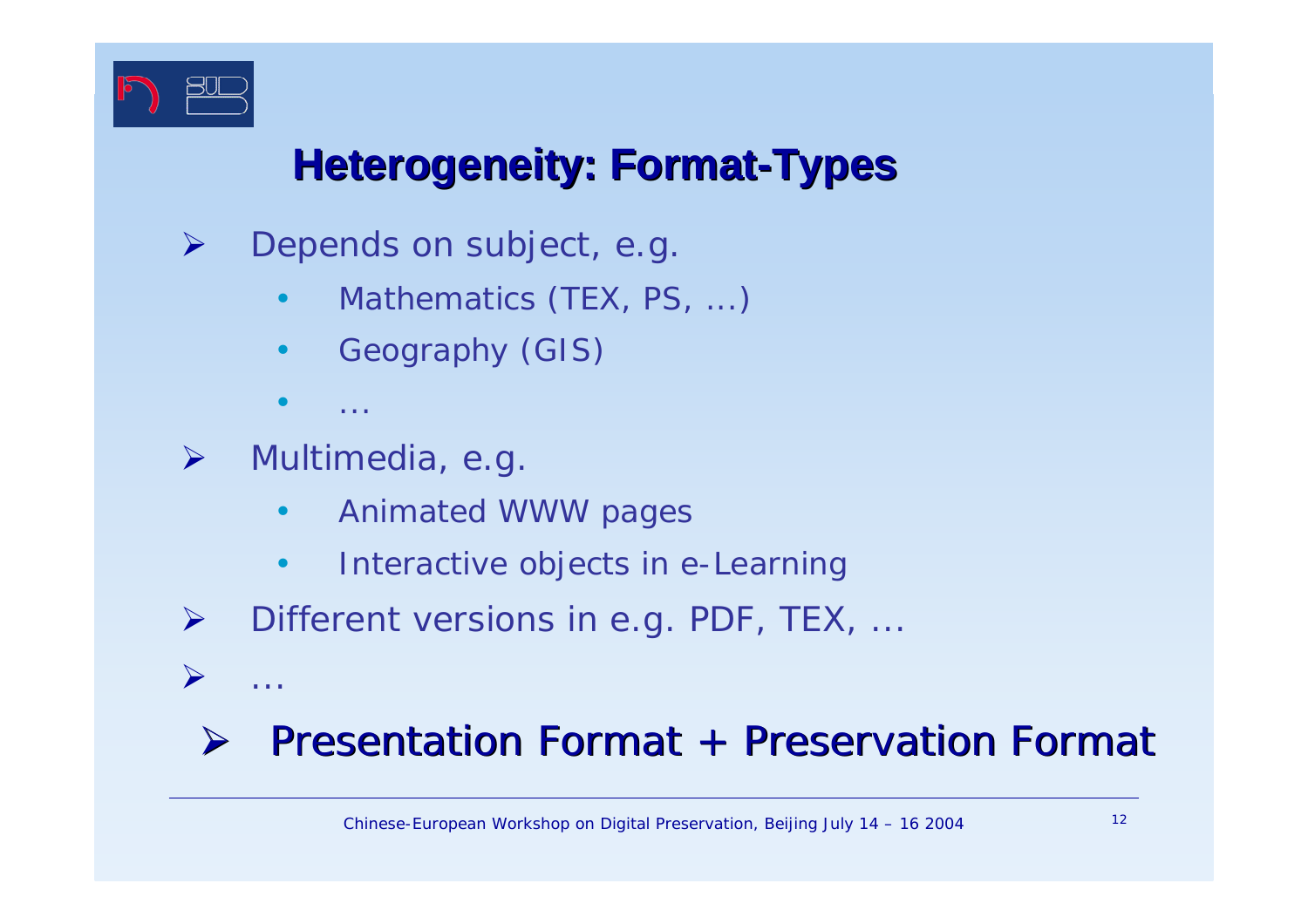

¾

...

#### **Heterogeneity: General**

- $\blacktriangleright$ Metadata formats (Dublin Core, MODS, ..)
- $\blacktriangleright$  Exchange formats (XML, METS, XML/RDF, ...)
- ¾ Controlled vocabulary systems (Ontologies, Taxonomies, ...)
- ¾ Architecture, Protocolls

#### **Standardisation!**

### Interoperability!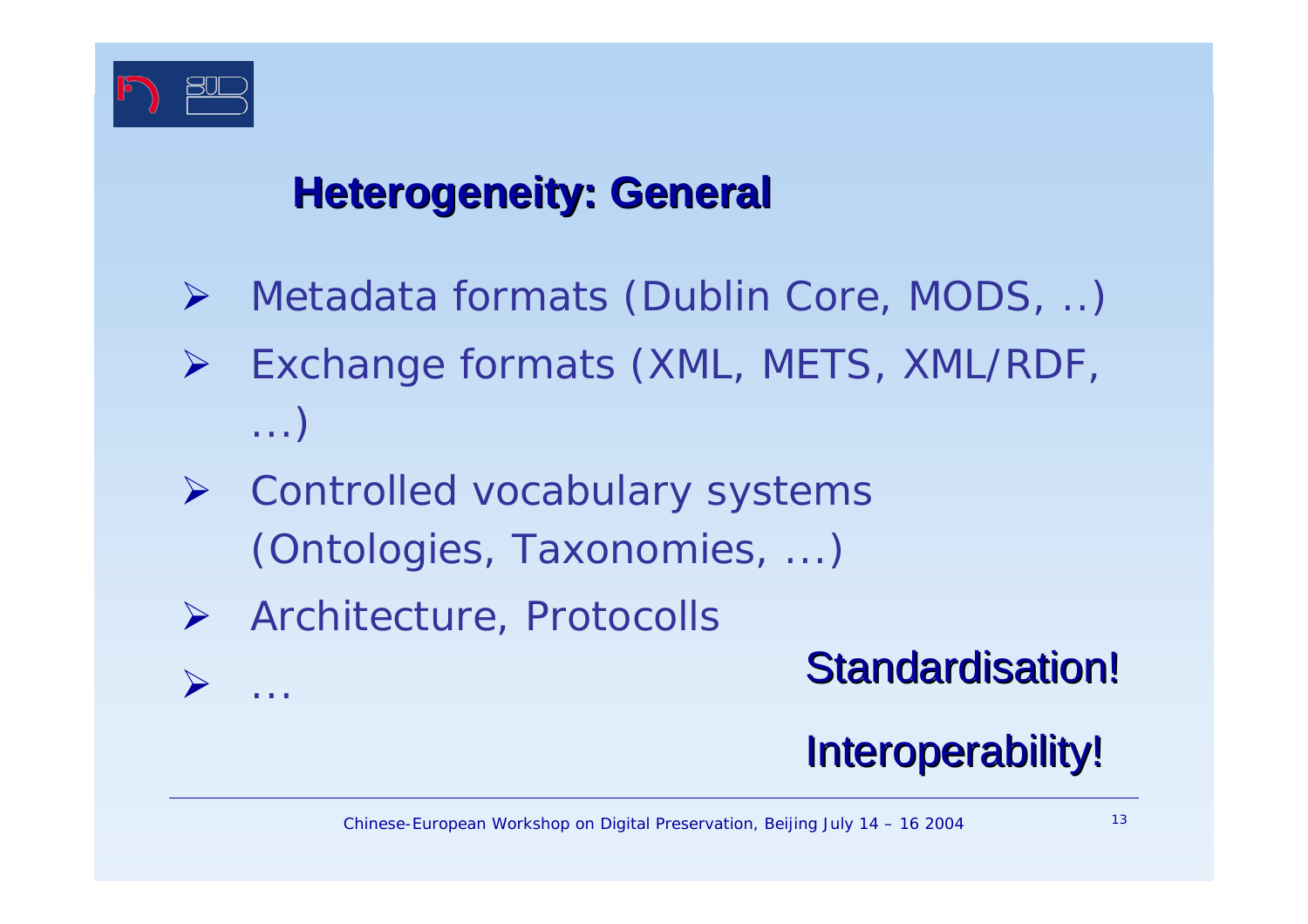

### **Strategy Strategy**

- ¾Preservation policy
- ¾Cooperation: international/national
- ¾Cooperation: cross-domain
- ¾ Redundance of digital repositories explicitly desired
- ¾ Cooperative management/administration of distributed digital archives/repositories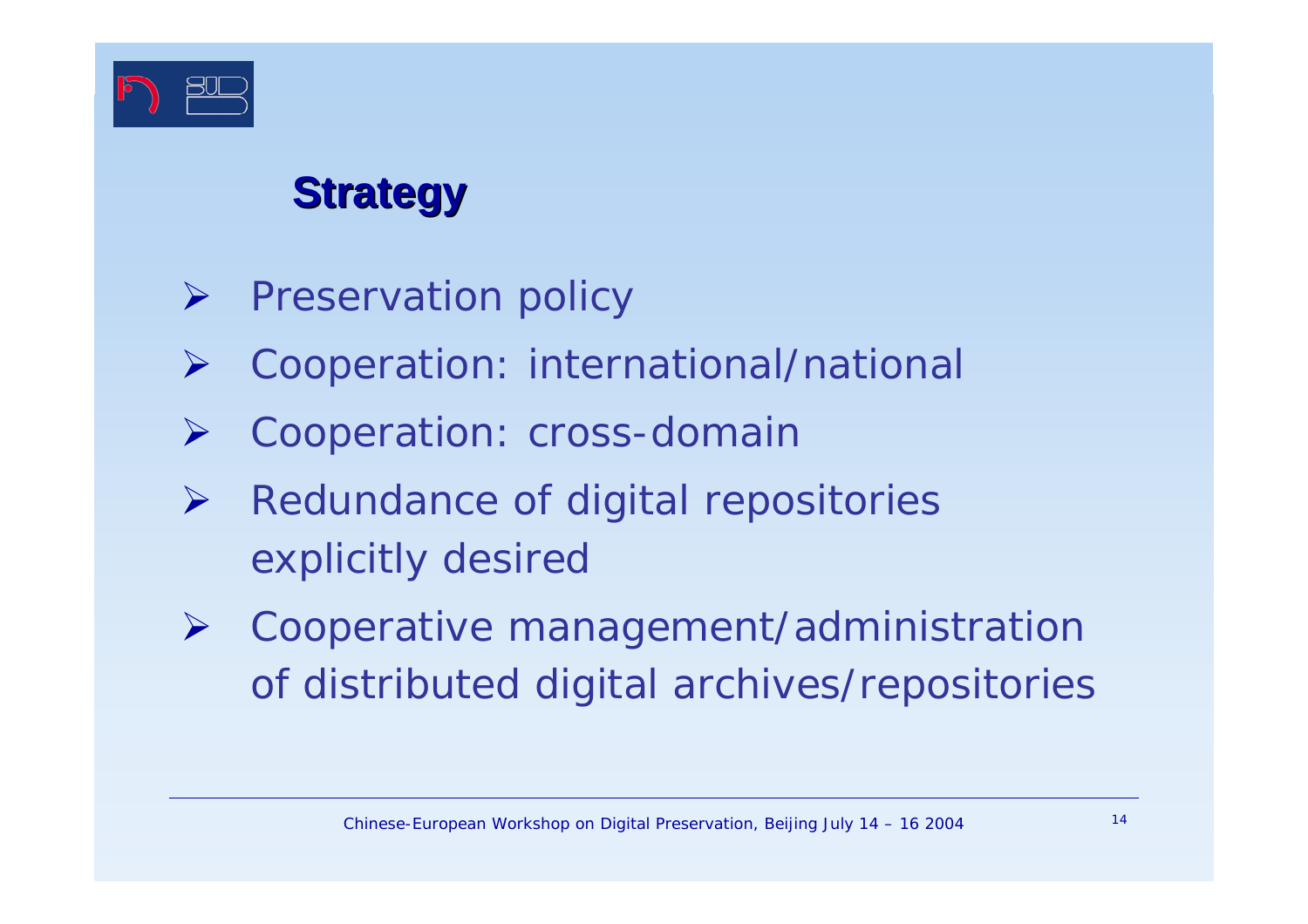

#### ¾Coordinated cooperation needed between:

- $\bullet$ Producer of digital objects (e.g. scientist)
- •Provider (e.g. library)
- $\bullet$ Distributor (e.g. publisher, hosts of db)
- ¾ International standards (e.g. DC, OAI, OAIS, METS), interoperability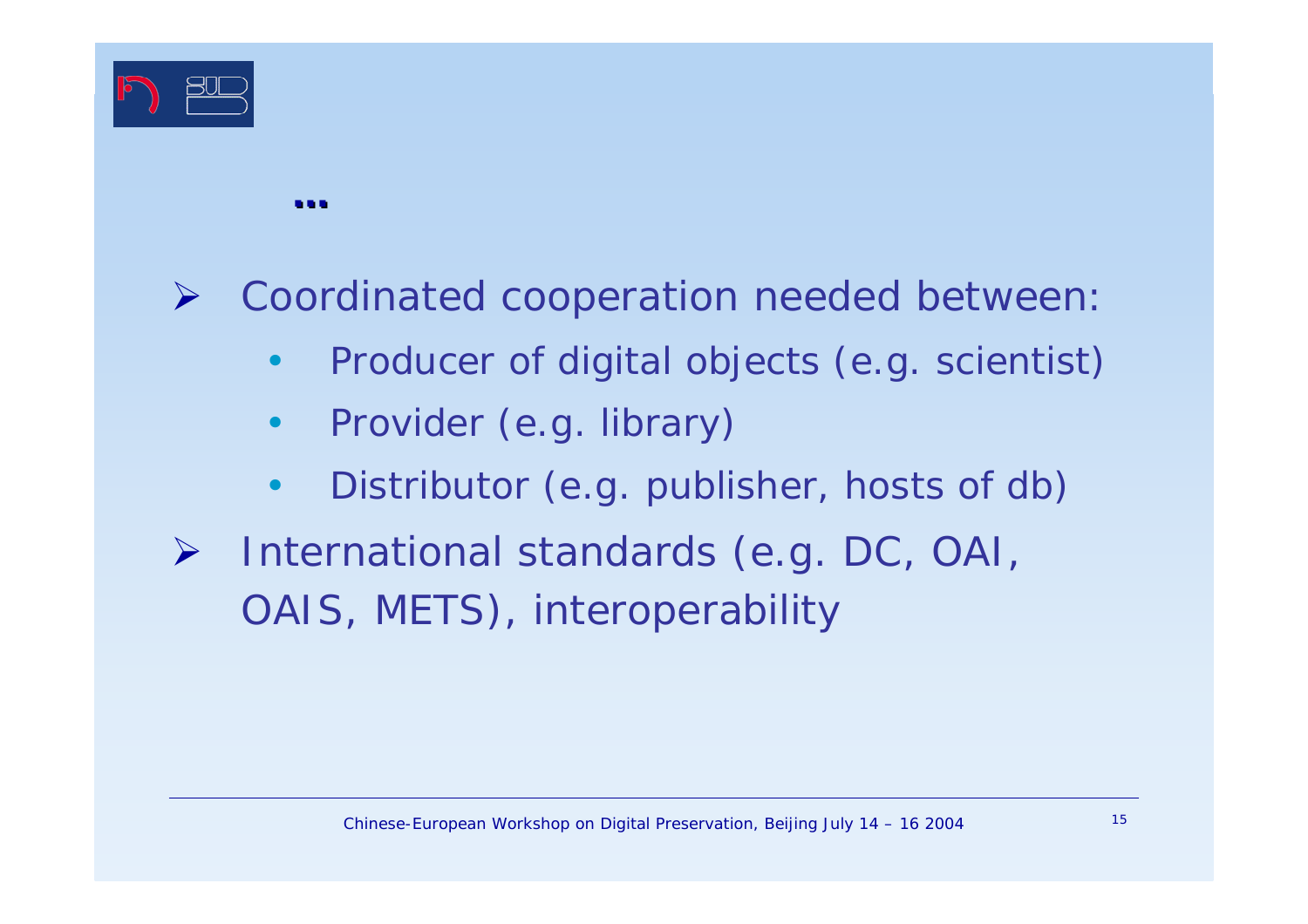



Chinese-European Workshop on Digital Preservation, Beijing July 14 – 16 2004 16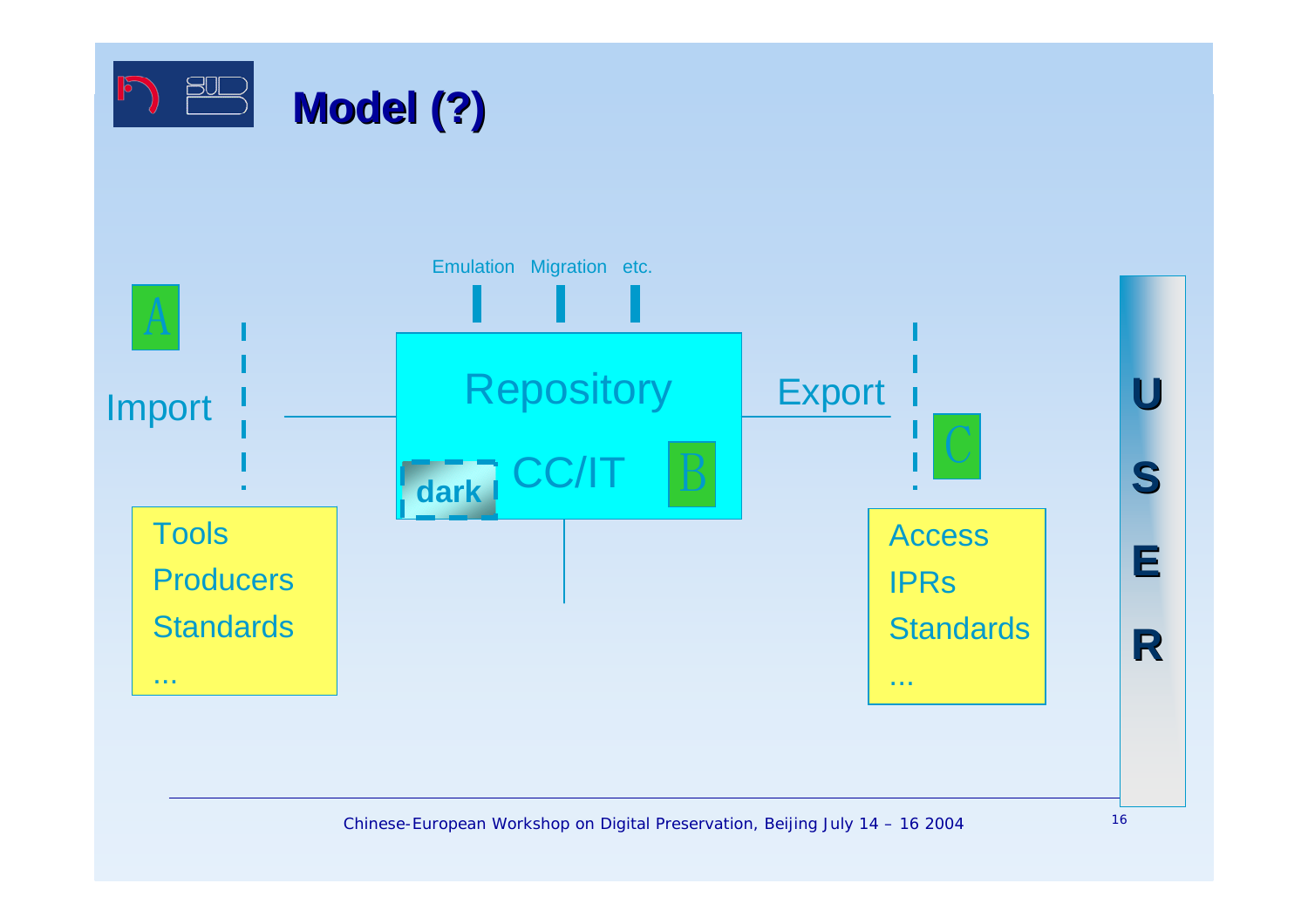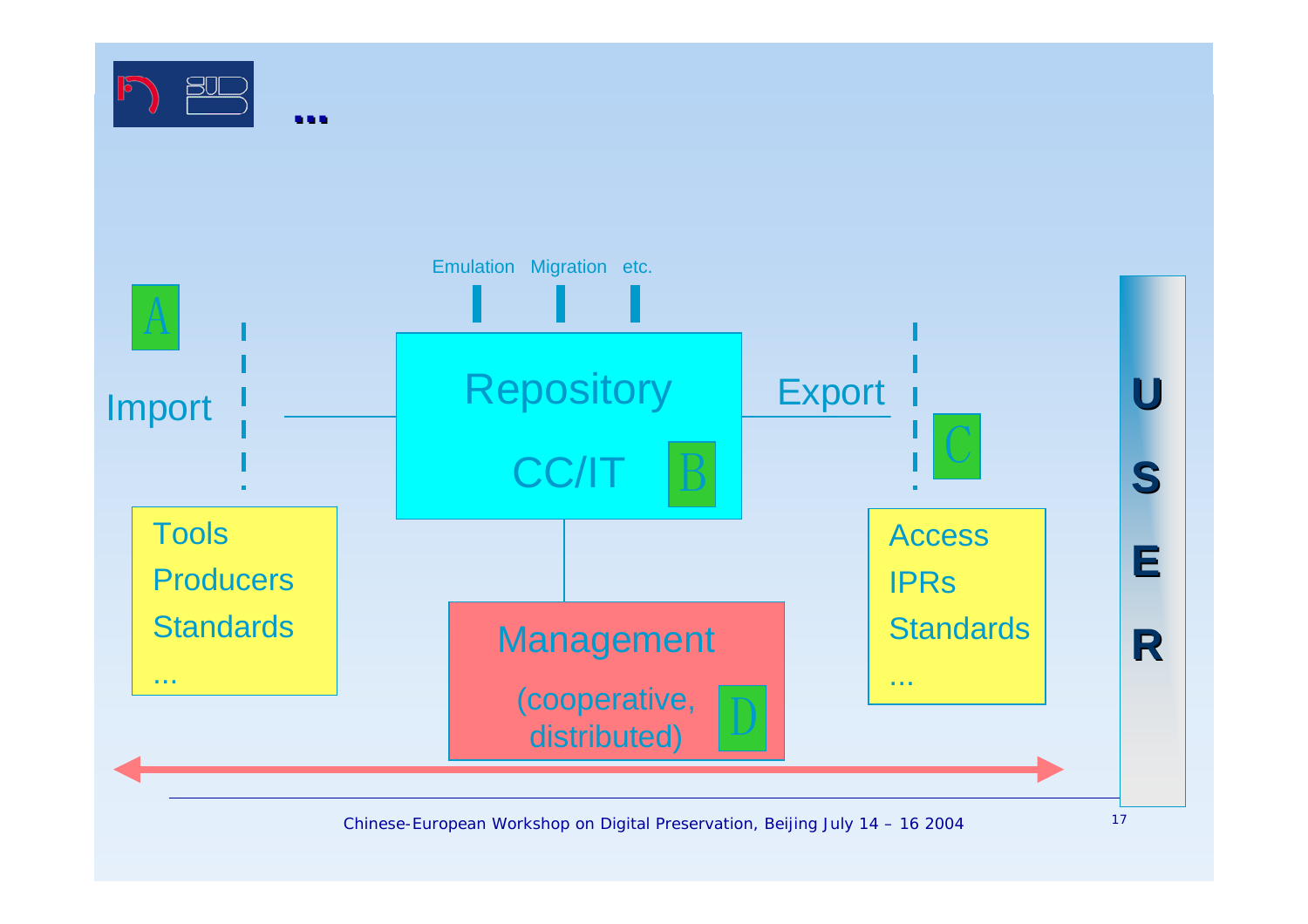

Chinese-European Workshop on Digital Preservation, Beijing July 14 – 16 2004 18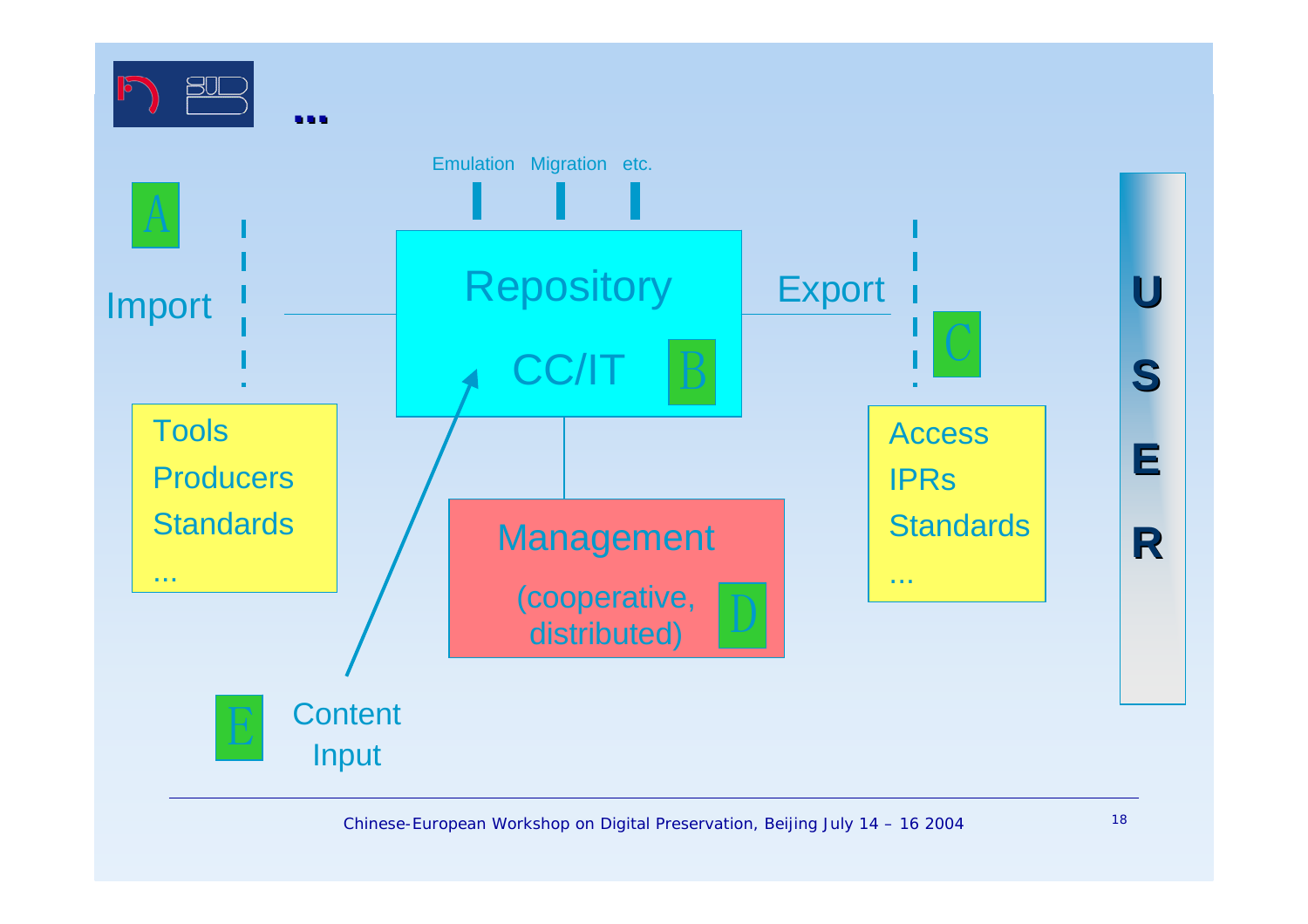## **P R E S E R V A T I O N P O L I C Y P R E S E R V A T I O N P O L I C Y**

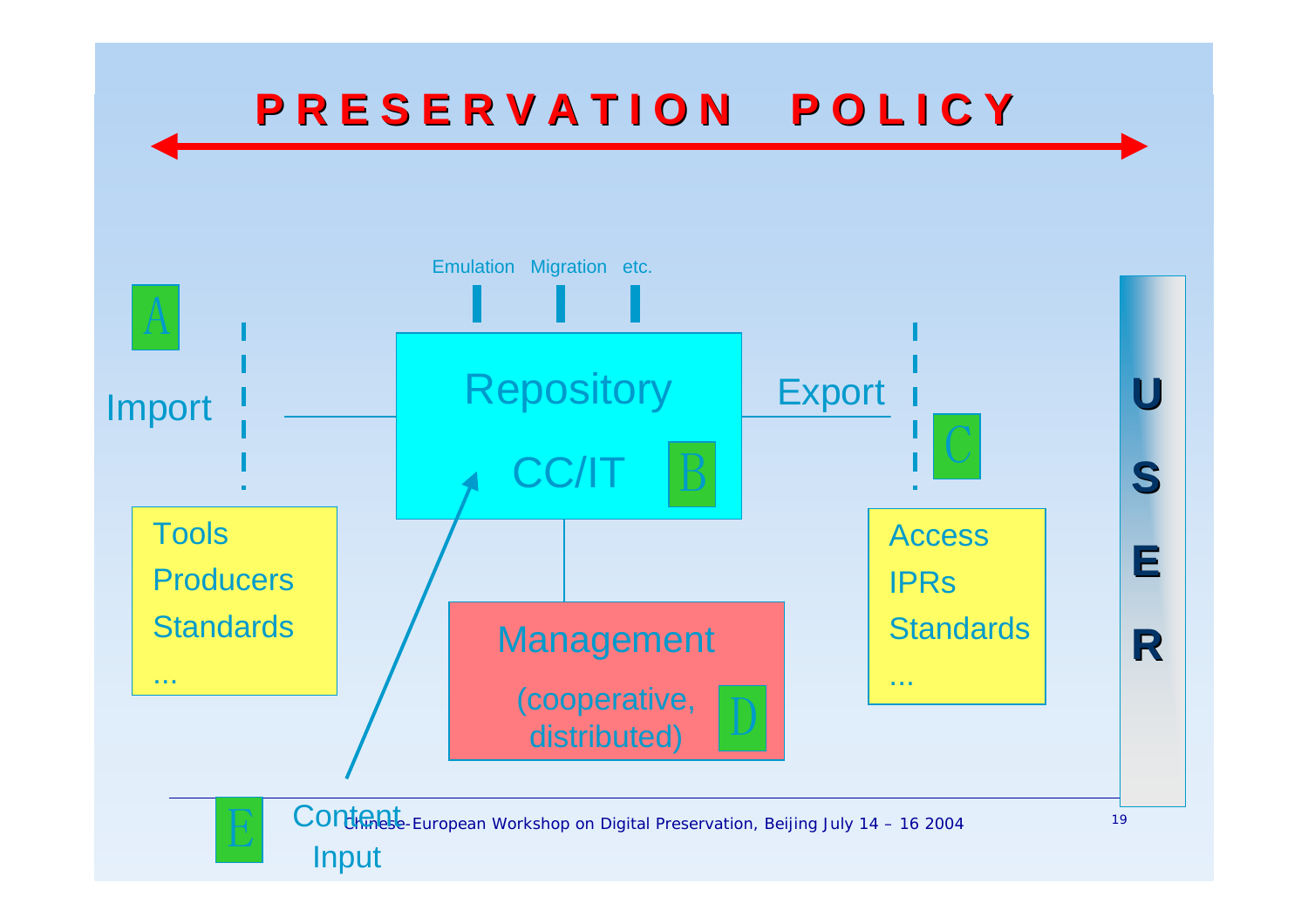

#### **Presentations Presentations**

- $\blacktriangleright$
- A: Import + E: Content Input
	- Preservation of Image Documents + Case Study *René*
	- - Preservation of E-Journals and E-Prints*Neil*
	- - Preservation of Scientific E-Journals: Case Study *Hilde*
	- - Preservation of Scientific Data in Natural Sciences*Thomas*
	- - Preservation of Scientific Data in the Humanities*René*
	- - Preservation of Web Information at the NL China, Case **Study** *Zhigeng*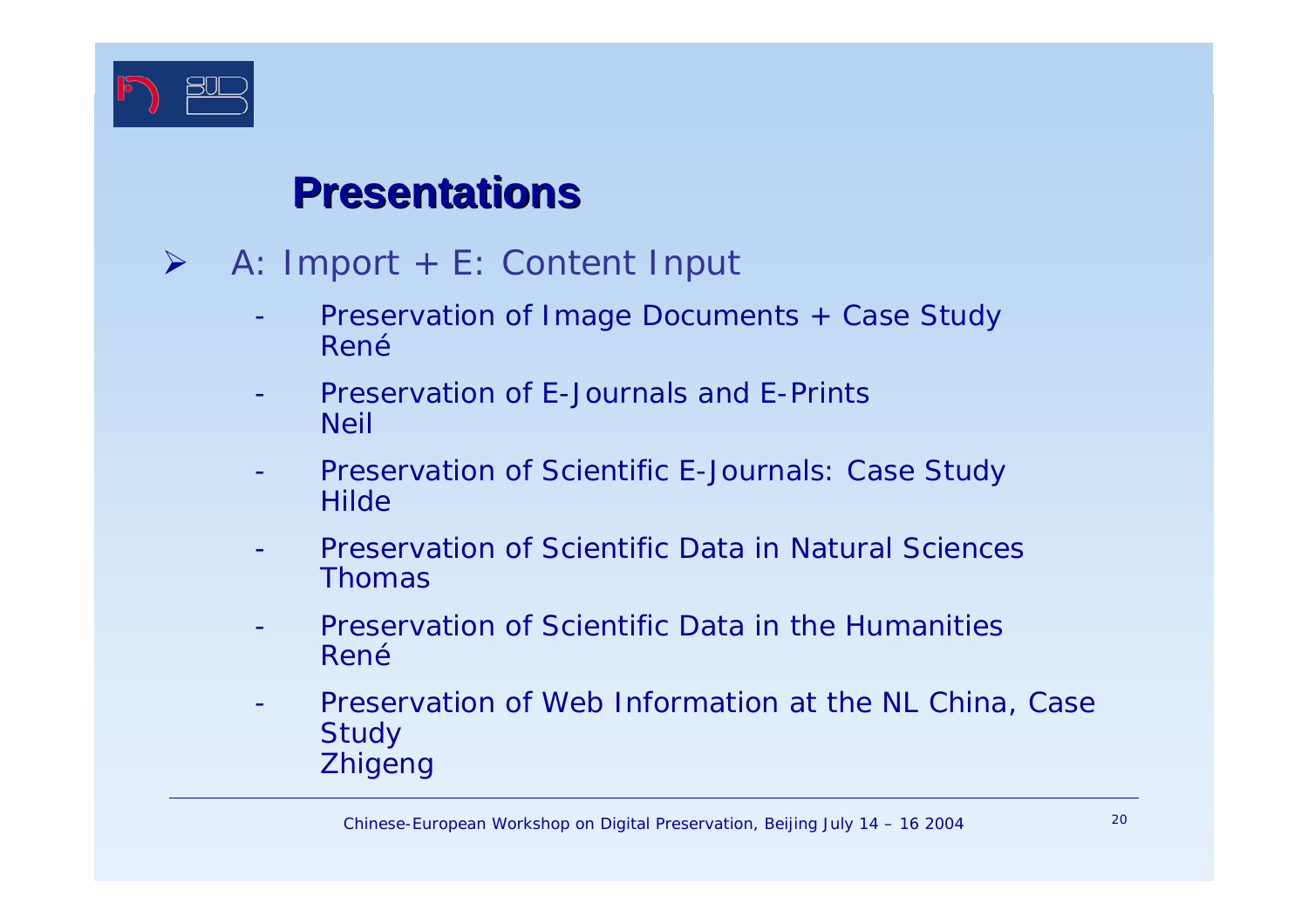

#### $\blacktriangleright$ B: Repository, Archival Storage System

- Different approaches to Digital Preservation (Migration, Emulation) *Hilde*
- - Metadata for Preservation*Michael*
- - File Format Characteristics and Significant Properties *Andreas A.*
- - The OAIS Reference Model, Current Implementations of the OAIS*Michael*
- - Trusted Digital Repositories, Certification *Reinhard & Heike*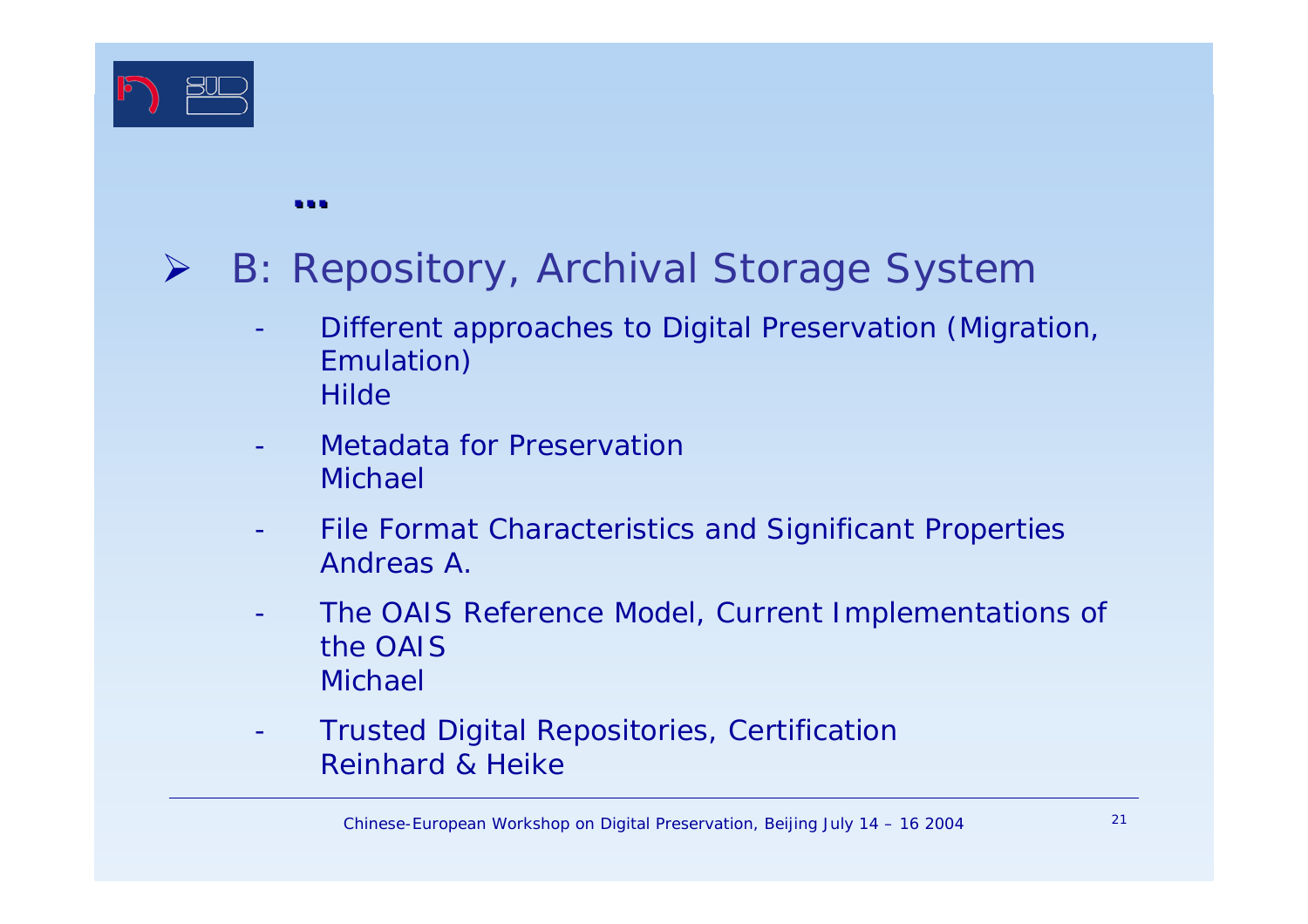

## ¾ C: Export

-Are there already some experiences?

#### ¾ D: Management

- - Legal Aspects of Digital Preservation *Neil*
- - File Format Registries *Andreas A.*
- - Persistent Identifier*Reinhard*
- - Metadata Registries *Heike*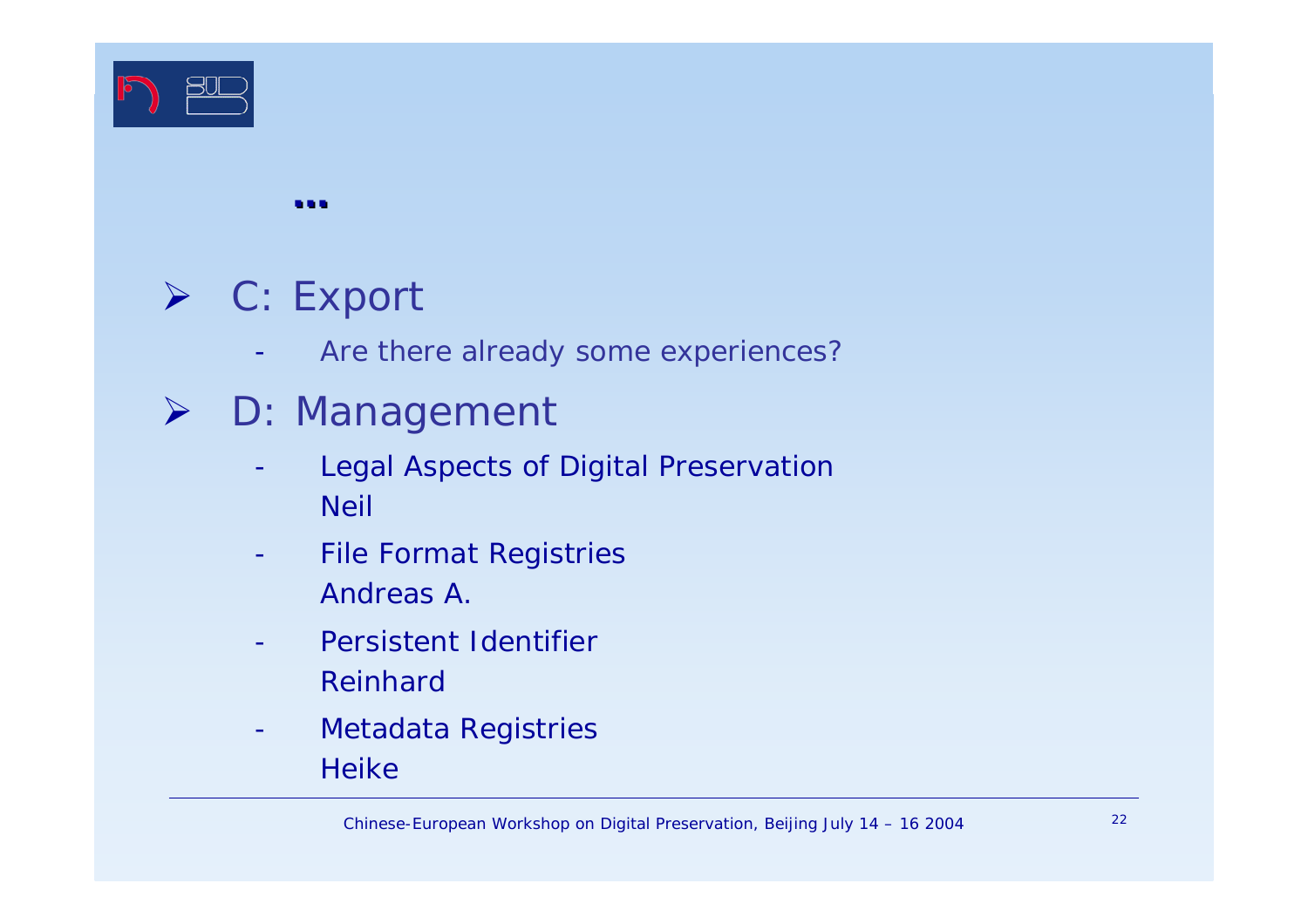

#### ¾ Preservation Policies

- - Preservation strategies of the NL Netherlands *Hilde*
- - Using Utility Analysis to Evaluate and Compare Preservation Strategies *Andreas R.*
- - Preservation Strategy for Third-Party Materials of the Chinese Science Digital Library (CSDL) of the Chinese Academy of Sciences (CAS) *Xiaolin*
- - Preservation Planning, Institutional Strategies and Policies*Thomas*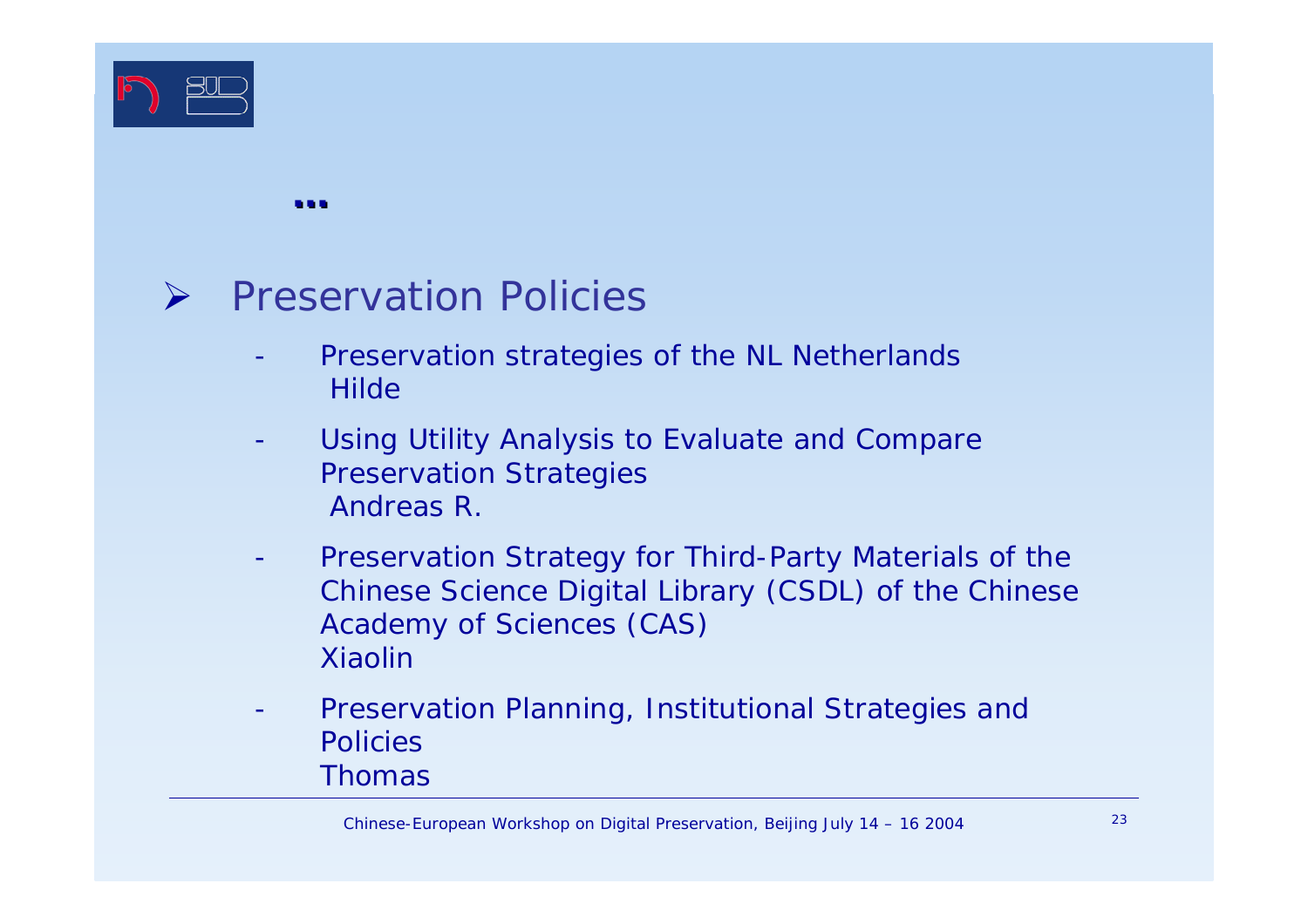

### **Outlook Outlook**

¾Common minimal set of preservation metadata

- •International
- •Standardized
- •Cross-domain
- ¾ Distributed management of digital archives, repositories
	- •Nobody is able to preserve everything
	- •Trusted repositories, certification (registry?)
	- $\bullet$ Public preservation policies, strategies (registry?)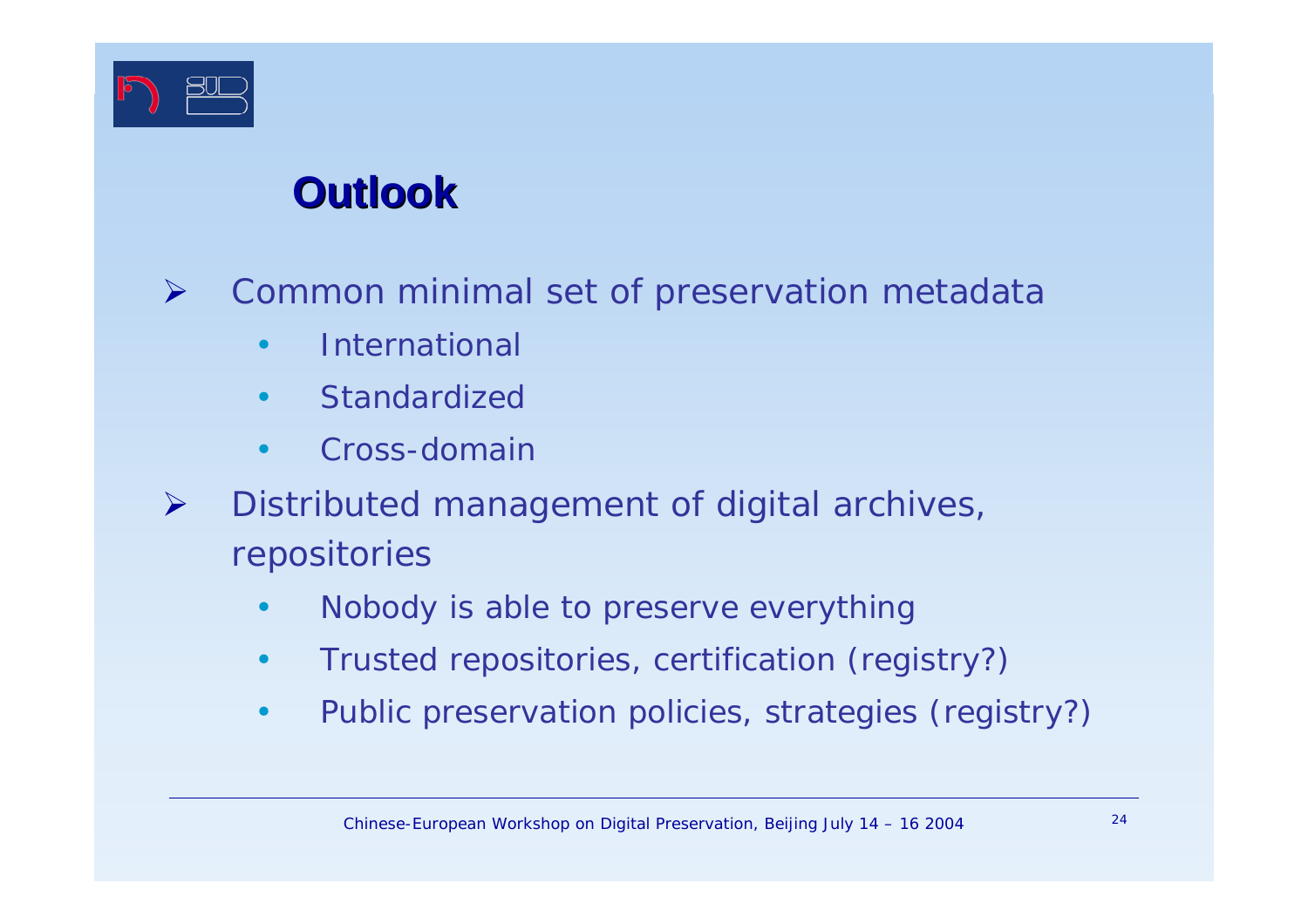

¾Long-term objective: *Interoperability*

- •Architecture, metadata, exchange format, protocol,
- ¾But also:

**...**

...

- •Granularity of digital object?
- •Collection Level Description
- •Digital Rights Management
- •Terminology
- •Sensitisation (e.g. EU)
- •...

¾*International* Cooperation, Conferences, Initiatives